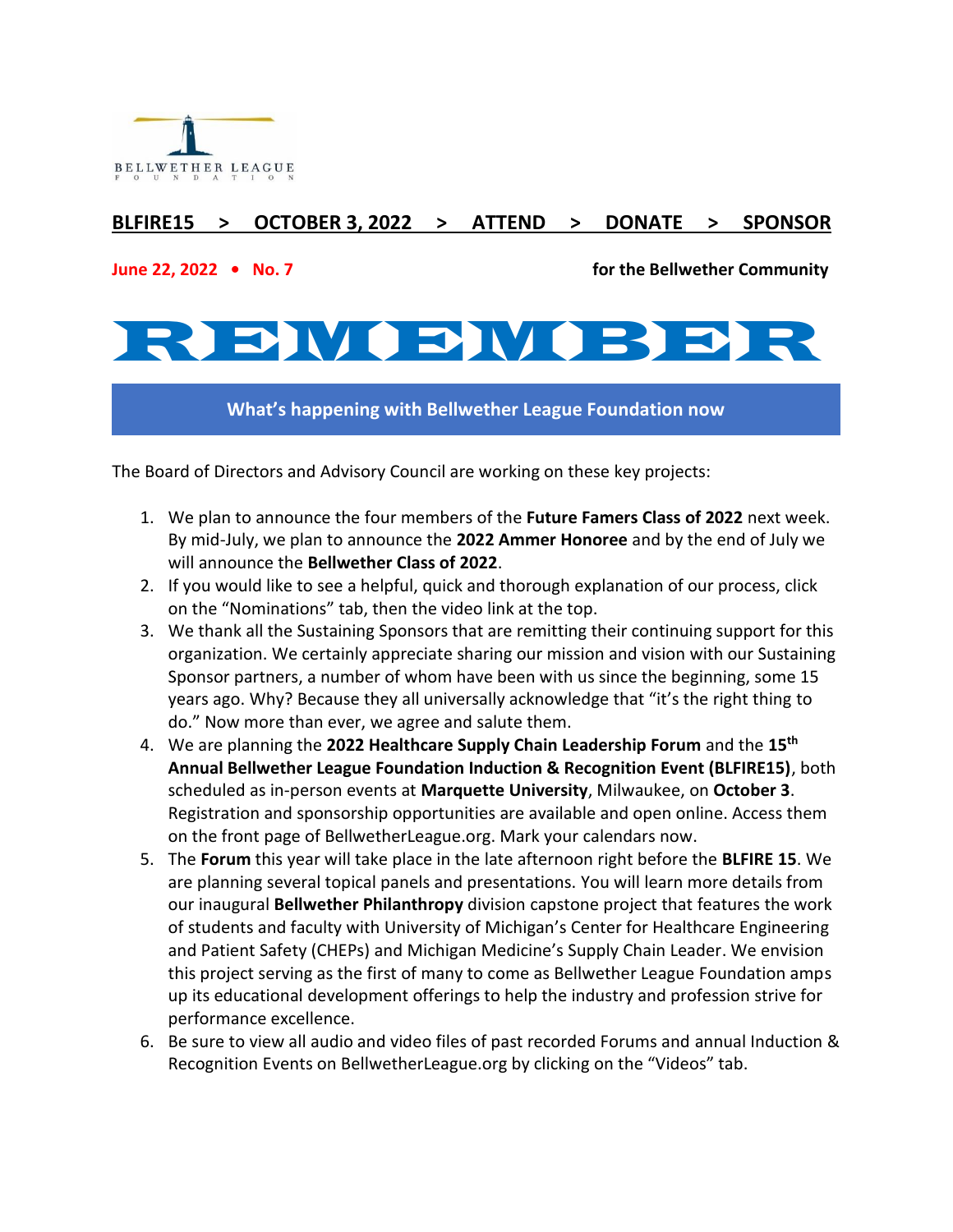7. We still have room for more editorial sources for the 5th anniversary edition of *Leaders & Luminaries* magazine. We are focusing on "Supply Chain's Future State." Please contact Publisher and Executive Editor Rick Dana Barlow at [rickdanabarlow@bellwetherleague.org](mailto:rickdanabarlow@bellwetherleague.org) for details on how you can share your insights.

#### **Spotlight on … Your Organization?**

**\_\_\_\_\_\_\_\_\_\_\_\_\_\_\_\_\_\_\_\_\_\_\_\_\_\_\_\_\_\_\_\_\_\_\_\_\_\_\_\_\_\_\_\_\_\_\_\_\_\_\_\_\_\_\_\_\_\_\_\_\_\_\_\_\_\_\_\_\_\_\_\_\_\_\_\_\_\_**

*If you would like to participate in "Spotlight on …" as a Founding, Platinum, Gold, Silver, Bronze, Corporate, Event or Professional Sponsor and be seen in REMEMBER, contact Executive Director Rick Dana Barlow by email at [rickdanabarlow@bellwetherleague.org.](mailto:rickdanabarlow@bellwetherleague.org)*

**\_\_\_\_\_\_\_\_\_\_\_\_\_\_\_\_\_\_\_\_\_\_\_\_\_\_\_\_\_\_\_\_\_\_\_\_\_\_\_\_\_\_\_\_\_\_\_\_\_\_\_\_\_\_\_\_\_\_\_\_\_\_\_\_\_\_\_\_\_\_\_\_\_\_\_\_\_\_**

### **Noteworthy news, reviews and views we're reading from around the media world**

#### **LOGISTICS MANAGEMENT**

**[2022 Robotics Survey: The Logistics Robots Have Arrived](https://links.rasa.io/v1/t/eJx1kc9uwjAMh18F9cBpQAsr_yS0HbjssGnaC0RuY0q2JkG2Q8UQ774URneAHRN_P_tzckwC1cmyl2xFdrwcjZqmGda-MiymZFtZGZbejoDiscbROB2PFfnCt1XFgfZ4ULJF1UUuVVZb2KMCIrNH_RTEKovaBLtCC6butxfsA5W4ImBQxvffPcvLepVPFlmWTtP-KzJDhR_BrVFiJtYW43maLeb5JE8eeomN1xoEov0xuTRrF3nDhmsUQbqBzrNbhkz5pcFBAVT75rkxrtp4L60iDAvz3SbPXvYioeSw65oXZHDza9eBHIpPLEX9ecRns8EZOajSu42pAoEY765kl_zjjG5zFqK6gXoLTtdRzDgdWOhw48TotIq7nae1HzNI80GWdRxh6Un_ds0ms_hw-Z2pOySOWvex6ywKVyKfpo-zRTr_h2EOeO01nWezLDmdTj8-3dSa)** [https://www.logisticsmgmt.com/article/2022\\_robotics\\_survey\\_the\\_logistics\\_robots\\_have\\_arrived](https://www.logisticsmgmt.com/article/2022_robotics_survey_the_logistics_robots_have_arrived)

#### **DC VELOCITY**

**[An Inside Look at the Robotic Revolution](https://links.rasa.io/v1/t/eJx1kMFu2zAMhl-l8CGnKbGduLELBNuhlx1aDH0Bg5aYhKskBhJVIyvy7pXTJj20u0off378X4sUbHF3U-xFDvFusRjHcW70C1rWJMe5ZreAIKQtxkWzWnWdAq_IRzKoLPOzAlGyRxV44IypgC9skxD7DBo17vM_iQJrlUPwUW05qCMndcixiuhnEtc7NJTcBh2QnU0PkVPQuAkQoSee_eEov-83zbJtl1XdzB4wRtjhU_L3KHkm_3V1W1Zd26zq4sdN4fKzAYF82WvxHjYd-YhjtCiC4Qt03j0xgfSzAQ8DBMvjr5H8bssskyLMB_o3TZ693LtEL8fDNXwIhNsPuysY0_AXtfSfHrlVl3zut9fst7RLAabGLuR18pMjM805yOoEdp-rtVmMvElRwvGLU0Rv-nzbeVtd1rUqG1VVVy6g5mA-UqvlOhfXfLP1gCFmre-xy66QLkRzW67WXdn-h4kx4SXrtq3WVXE6nd4AcATckw==)—and What It All Means for You...** [https://www.dcvelocity.com/articles/54499-an-inside-look-at-the-robotic-revolution-and-what](https://www.dcvelocity.com/articles/54499-an-inside-look-at-the-robotic-revolution-and-what-it-all-means-for-you-part-ii?utm_medium=email&utm_source=rasa_io)[it-all-means-for-you-part-ii](https://www.dcvelocity.com/articles/54499-an-inside-look-at-the-robotic-revolution-and-what-it-all-means-for-you-part-ii?utm_medium=email&utm_source=rasa_io)

#### **MATERIAL HANDLING & LOGISTICS**

**[How Technology Can Mitigate Inflation's Impact on Supply Chains](https://links.rasa.io/v1/t/eJxtkc1u2zAQhF8l0MGn0rL-rQBGcsilhxZFX0BYU2tpU_4I5BKCG_jdSymxUyC-Lr-ZnVm-JcGp5PEhGZkn_5im8zxv9agMzn4rrU4Z5WisssNZQGCrgcmaFByTVJjmWV5mRdumo53Ff6gEIzQxDcAoyJzUKvOC9ASShTXCh2lSERyBjH8KrDuNPQV9QA2kNsvA2-AkHhx46MhuflnP318OVdm0ZV3sNj_QexjwdzAvyFET39piX5bVrsmr5NtDouO4B4ZY7y15N1ua_ozVFDKj-wKtuxfGkfzTg4EjOGXn55nMcLKWl4iwPdLfRbnm0u8hOj5PN_OjIzx9pLuBPhxfUXL3mSNeVwdDfO6kNScagluPdCVvyk-O-kUXvwAdgRrB9CoGI9MHz-78JZNH03ex27ot3-W52FUi2984h9K6_sM1K5p2X1V3tk7ofIx1H7vucuFKVHVd7_M2a-4z3ge8etVtWzTJ5XL5B_Ez31o=)** [https://www.mhlnews.com/technology-automation/article/21241399/how-technology-can-mitigate](https://www.mhlnews.com/technology-automation/article/21241399/how-technology-can-mitigate-inflations-impact-on-supply-chains)[inflations-impact-on-supply-chains](https://www.mhlnews.com/technology-automation/article/21241399/how-technology-can-mitigate-inflations-impact-on-supply-chains)

#### **SUPPLY CHAIN MANAGEMENT REVIEW**

**[Autonomy Is the Future of Supply Chain](https://links.rasa.io/v1/t/eJxtkMFygjAQhl_F4eCpioABdcZpD156aKfTF8gssEhakjDJZhjq-O4NKnjQ6-b7__2yp8CZJtjNgpqotbsw7LpuaQtploWWIRgSRYMhONJKy54Ly6lGXjlyBrmuuHVt2_S8qEGoV0eSSyyFk3uUIJr5MLDamQL3Bixwoedf2tL7Yc_YOkkZ284_0Fo44rdTBySf8W_b9SbdZEkcbYKXWSD9uAQCL3kKrmWD7yd2tkEiNA_QZffAGFH8lqAgB9Po7q0T6lhpTYMiLHPxNyQvXvIqwalvp_LcCKxudhNoXf6DBfG7hz-TdEqQv4FWlTg6AyS0GskpeedEOeQkeHUBTQ2qbLyYUKWzZPoHJ4uq5P5vl23xKo4XK7aI2cQZLLQpb61Rkm03jD3Z2qKxXus5Nu4ybiRYlkRZuk3j54y1DseuLMoSFpzP538Vn8ss)** [https://www.scmr.com/article/autonomy\\_is\\_the\\_future\\_of\\_supply\\_chain](https://www.scmr.com/article/autonomy_is_the_future_of_supply_chain)

#### **SUPPLY CHAIN BRAIN – ARTIFICIAL INTELLIGENCE**

**[AI in Supply Chain: Five Things to Prioritize](https://links.rasa.io/v1/t/eJxtkL1u4zAQhF8lUOEqtH4shnEAIynSpMjhcC8grCTa2lgkheUSghL43Y-SY6eIGxbLb2dm5ysJ1CdPd0nHPPinNB3Hce3DMPRT0wHamuKzbpxJ694dfJoL7tAeBYM9poPznG7KrSrE2E0CUKAX2nttGaEX7MRZSSxSggms3zsywOjsc2BTGd1iMDttAPvVPPAuUKN3BB4qdKu_0eHtdSelKkul1Oo9qsNB_wv2VXPciX9bqWRW5o-ySO7vEhPHLTDEk76Ss9h83R89-l4za_oFLd4zQ9gcW7BQA_VufBnRHvbO8RwR1jV-zptLLnMOUfE0XMVrQr3_TncFfag_dMPVT45YpAkWeaoaZ_d4CLR0cSGvmz8ctvNerExT7LQD2_YxGNo2eKbpV6bYfVvF2xa3IisKkT2ILL9ypBtH7bdqvlHbRylvuA6afIx1G7t4UbgQUm03WfmQq9uM90FftNRGFllyOp3-A2P22po=)** [https://www.supplychainbrain.com/blogs/1-think-tank/post/34972-why-ai-is-essential-to](https://www.supplychainbrain.com/blogs/1-think-tank/post/34972-why-ai-is-essential-to-supply-chain-transformation)[supply-chain-transformation](https://www.supplychainbrain.com/blogs/1-think-tank/post/34972-why-ai-is-essential-to-supply-chain-transformation)

#### **SUPPLY CHAIN 247**

**[Survey: Supply chain executives reveal plans to tackle disruptions over next year](https://links.rasa.io/v1/t/eJxtkM1u6kAMRl-lyoJVC0lgGqiE2kU3XbS6ui8wMhMD085PZHtIuRXvfidQ6KJs7fPZx_4qErni4abYinT8MJn0fT_m1HVub7ZgQz1rxib6CZBY43DCiXa41ydCHxGNn2iS2B2yJtwhON05CKwlagHz4VC3lil1YmOuxh2SDvgpj0m89tja5JfowbrRUOCYyOCSgEHbOPoTWV6el0o15WJaqdErMsMG_6bwjJIzubdQjSpn1VzNi9ubwudyCwL5pq_iNGw47w17diiC9As67h4YsuajhQArIBf7p96GzTpGGRRhvLL_huTRy58ktOy7y_AVWVx_211ATqt3NKJ_PPIvfQpW8u9iWNtNIhjeciYvyR_OtkPOQ1a34LYQWpfFbGgTC-1_OTGGVufbjtvqsq7vyvu7srpwhCZS-z21mjaLuVJXtnZInLWuY-ddlM6EahbTcnZfNdcZ5oTnWc1U1WVxOBz-A3EU3kM=)** [https://www.supplychain247.com/article/survey\\_supply\\_chain\\_executives\\_reveal\\_plans\\_to\\_tackle](https://www.supplychain247.com/article/survey_supply_chain_executives_reveal_plans_to_tackle_disruptions_over_next) disruptions over next